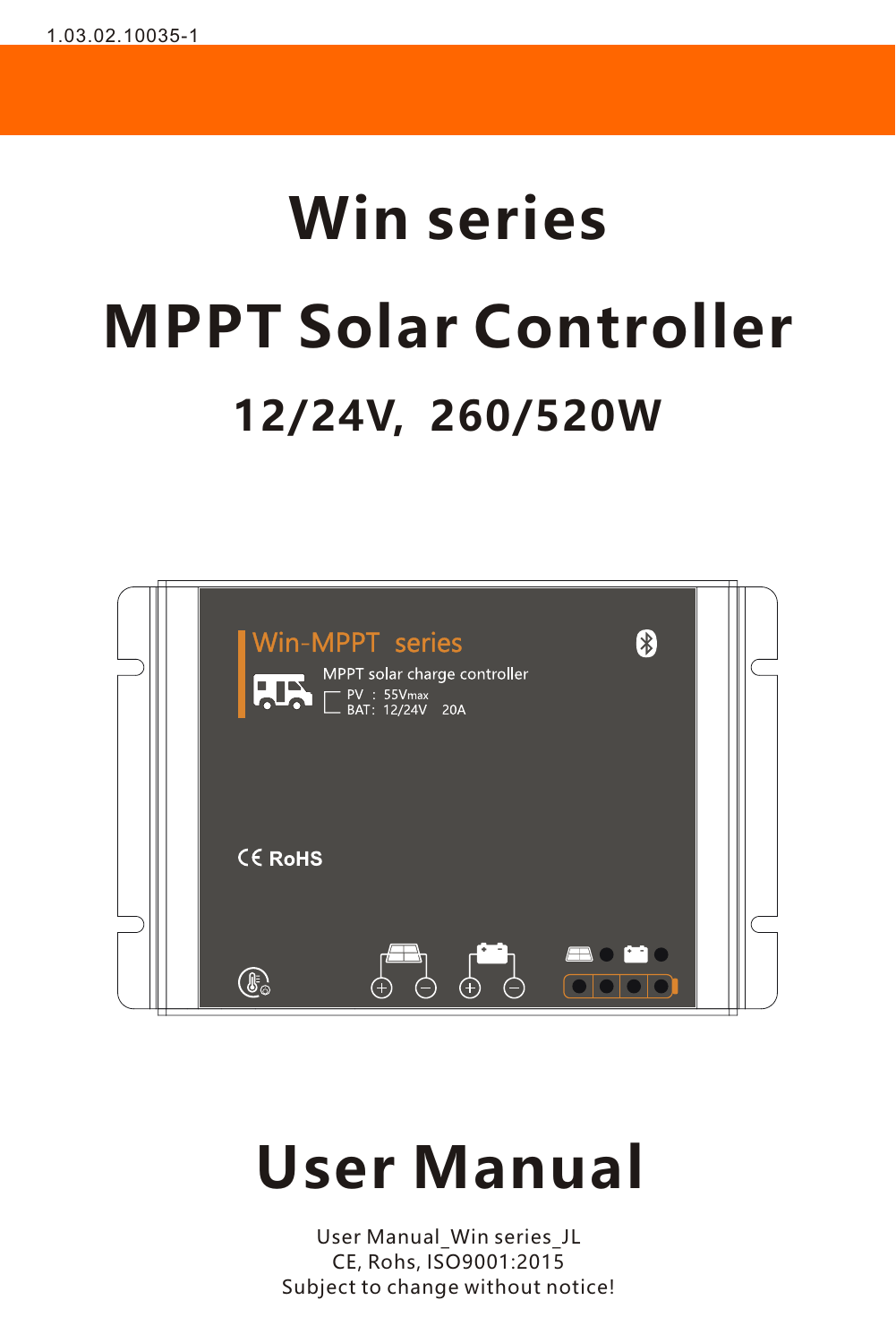# Contents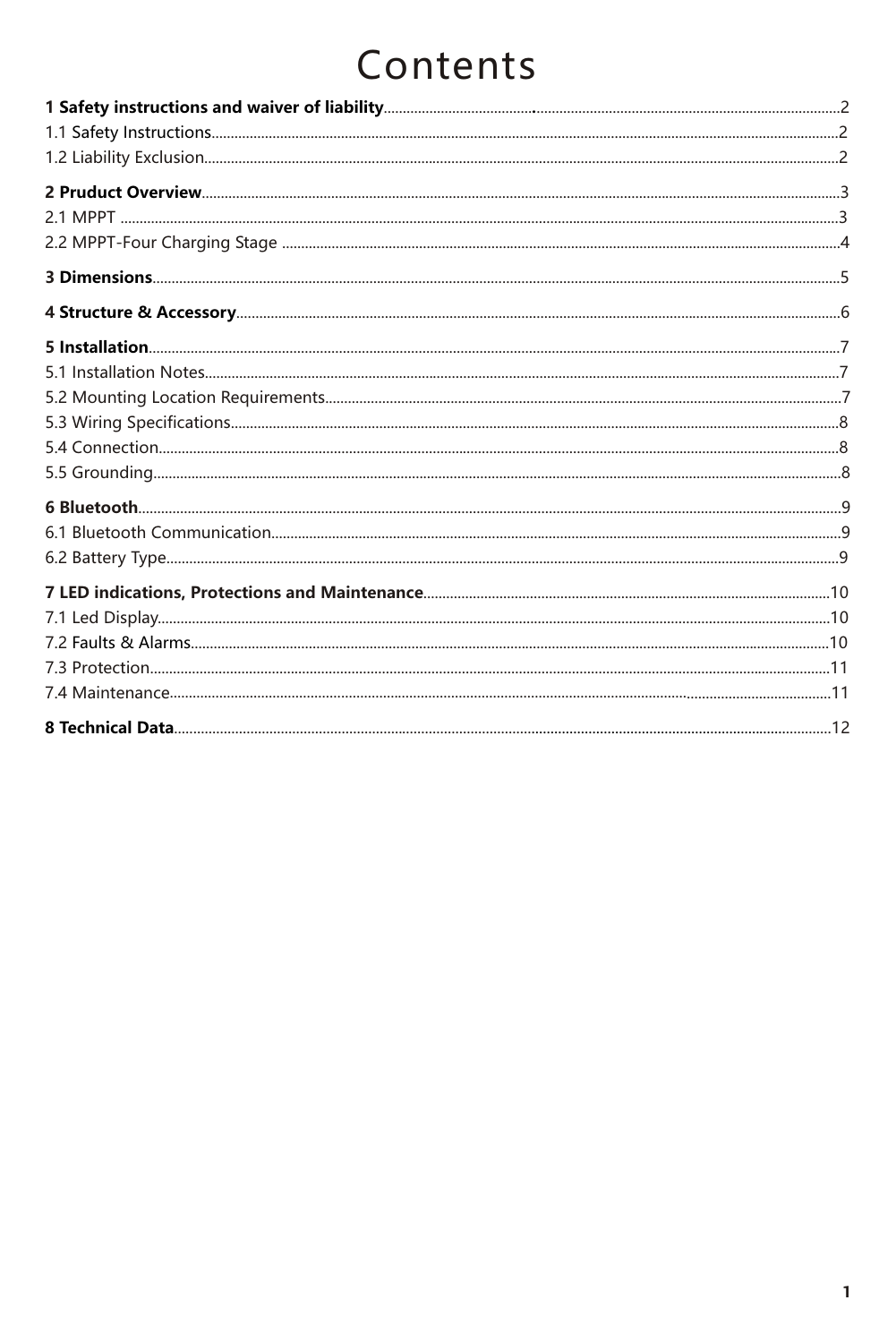#### **Dear Clients**,

Thanks for selecting the Win series solar controller.

controller can provide your solar system. This manual gives important recommendations for installing and using and so on. Read it carefully in your own interest and pay attention to the safety recommendations in it please. Please take the time to read this user manual, this will help you to make full use of many advantages the

# 1, Safety instructions and waiver of liability

## **1.1 Safety Instructions**



**WARNING: Danger of explosion from sparking. Danger of electric shock.**



**CAUTION:Indicates a critical procedure for safe and proper operation of the controller.**



**1)There are no user serviceable parts inside the controller. Do not disassemble or attempt to repair the controller.**

**2)Keep the children away from batteries and the charge controller.**

(1) It is advised to read this manual carefully before the product is installed and put into use.

(2) There are no user serviceable parts inside the controller. Do not disassemble or attempt to repair the controller.

(3)Install the controller at well ventilated places, the controller's heat sink will be very hot during operation. (4)Refer to the specifications provided by the manufacturer of the battery to ensure that the battery is suitable

for use with this product. The battery manufacturer's safety instructions should always be observed. (5)Protect the solar modules from incident light during installation, e.g. cover them.

(6)Ensure that the connection cables are provided with fuses or circuit breakers.

(7)Please make sure to switch off all connections of the PV array and the fuse/breakers which close to the battery before the controller installation and adjustment.

(8)Power connections must remain tight to avoid excessive heating from the loose connection.

(9)Do not open the controller casing. Only the terminal cover may be removed by a technical professional for installation.

## **1.2 Liability Exclusion**

 The manufacturer shall not be liable for damages, especially on the battery, caused by use other than as intended or as mentioned in this manual or if the recommendations of the battery manufacturer are neglected. The manufacturer shall not be liable if there has been service or repair carried out by any unauthorized person, unusual use, wrong installation, or bad system design.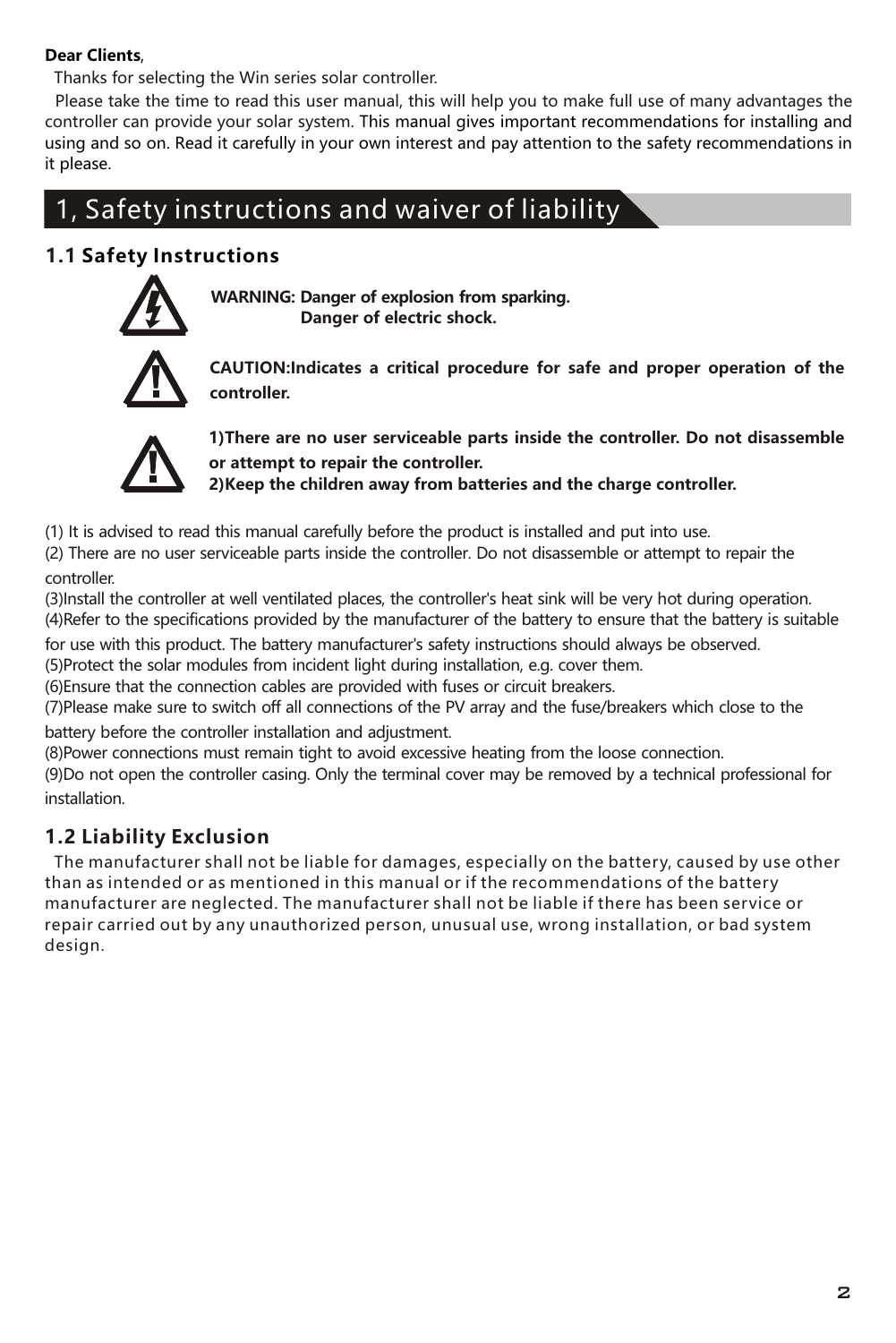# 2,Overview

Win series solar controller is based on an advanced maximum power point tracking (MPPT) technology developed, dedicated to the solar system, the controller conversion efficiency up to 98%.

The controller can rapidly track the maximum power point(MPP) of PV array to obtain the maximum energy of the panel, especially in case of a clouded sky, when light intensity is changing continuously, an ultra fast MPPT controller will improve energy harvest by up to 30% compared to PWM charge controllers.

#### **2.1 Outstanding features**

- Innovative Max Power Point Tracking(MPPT) technology, tracking efficiency >99.9%
- Full digital technology, high charge conversion efficiency up to 98%
- LED indicator for easy to read charging state and battery information
- 12/24V automatic recognition
- Liquid, Gel, AGM and Lithium battery for selection
- The separate ports for remote temperature sensor, make battery temperature compensation more accurate
- Four stages charge way: MPPT, boost, equalization, float
- Automatic over-temperature power reduction function
- Dual automatic restriction function when exceeding rated charging power and charging current
- Android APP version for Bluetooth communication
- Common negative design
- Perfect EMC & thermal design
- Full automatic electronic protect function

#### **2.2 MPPT**

#### **MPPT profile**

The full name of the MPPT is maximum power point tracking. It is an advanced charging way which could detect the real-time power of the solar Modulel and the maximum point of the I-V curve that make the highest battery charging efficiency.

#### **Current Boost**

Under most conditions, MPPT technology will "boost" the solar charge current.

**MPPT Charging**: Power Into the controller **(Pmax)**=Power out of the controller **(Pout)**<br>**by Monther least x Monther (Pout)** 

#### **Iin x Vmp= Iout x Vout**

\* **Assuming 100**% **efficiency**. **Actually**, **the losses in wiring and conversion exist**.

If the solar module's maximum power voltage (Vmp) is greater than the battery voltage, it follows that the battery current must be proportionally greater than the solar input current so that input and output power are balanced. The greater the difference between the Vmp and battery voltage, the greater the current boost. Current boost can be substantial in systems where the solar array is of a higher nominal voltage than the battery as described in the next section.

#### **High Voltage Strings and Grid-Tie Modules**

Another benefit of MPPT technology is the ability to charge batteries with solar arrays of higher nominal voltages. For example, a 12 Volt battery bank may be charged with a 12-, 24-, 36-, or 48-Volt nominal off-grid solar array. Grid-tie solar modules may also be used as long as the solar array open circuit voltage (Voc) rating will not exceed the maximum input voltage rating at worst-case (coldest) module temperature. The solar module documentation should provide Voc vs. temperature data.

Higher solar input voltage results in lower solar input current for a given input power. High voltage solar input strings allow for smaller gauge solar wiring. This is especially helpful and economical for systems with long wiring runs between the controller and the solar array.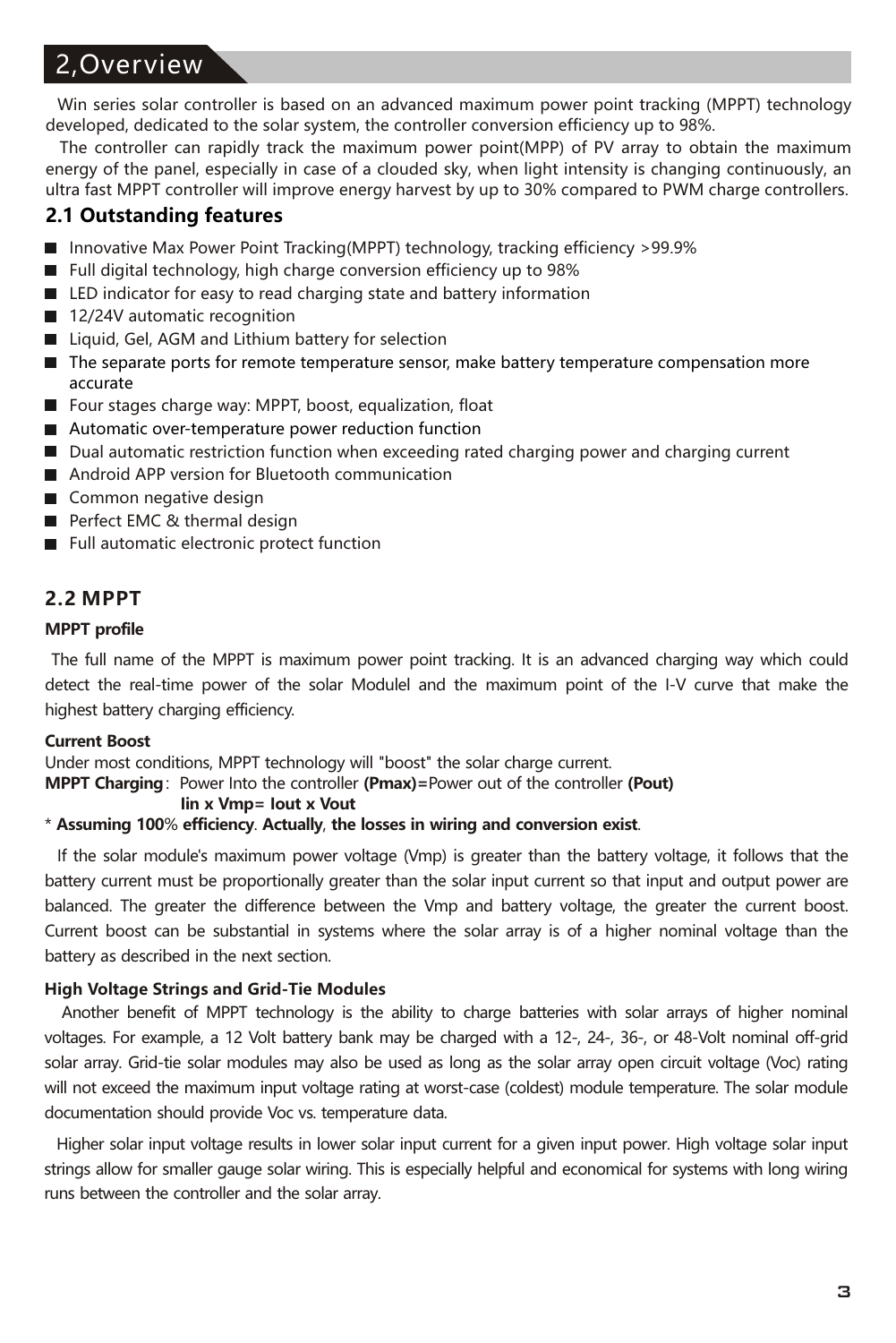#### **An Advantage Over Traditional Controllers**

Traditional controllers connect the solar module directly to the battery when recharging. This requires that the solar module operate in a voltage range that is usually below the module's Vmp. In a 12 Volt system for example, the battery voltage may range from  $10.8-15$  Vdc, but the module's Vmp is typically around 16 or 17V.

 Because traditional controllers do not always operate at the Vmp of the solar array, energy is wasted that could otherwise be used to charge the battery and power system loads. The greater the difference between battery voltage and the Vmp of the module, the more energy is wasted.



#### **Nominal 12 Volt Solar Module I-V curve and output power graph.**

Contrast with the traditional PWM controller, MPPT controller could play a maximum power of the solar panel so that a larger charging current could be supplied. Generally speaking, the MPPT controller's energy utilization efficiency is  $15\%{\sim}20\%$  higher than PWM controller.

#### **Conditions That Limit the Effectiveness of MPPT**

The Vmp of a solar module decreases as the temperature of the module increases. In very hot weather, the Vmp may be close or even less than battery voltage. In this situation, there will be very little or no MPPT gain compared to traditional controllers. However, systems with modules of higher nominal voltage than the battery bank will always have an array Vmp greater than battery voltage. Additionally, the savings in wiring due to reduced solar current make MPPT worthwhile even in hot climates.

#### **2.3 MPPT—Four Charging Stage**

Win series controller has a 4-stage battery charging algorithm for rapid, efficient, and safe battery charging.

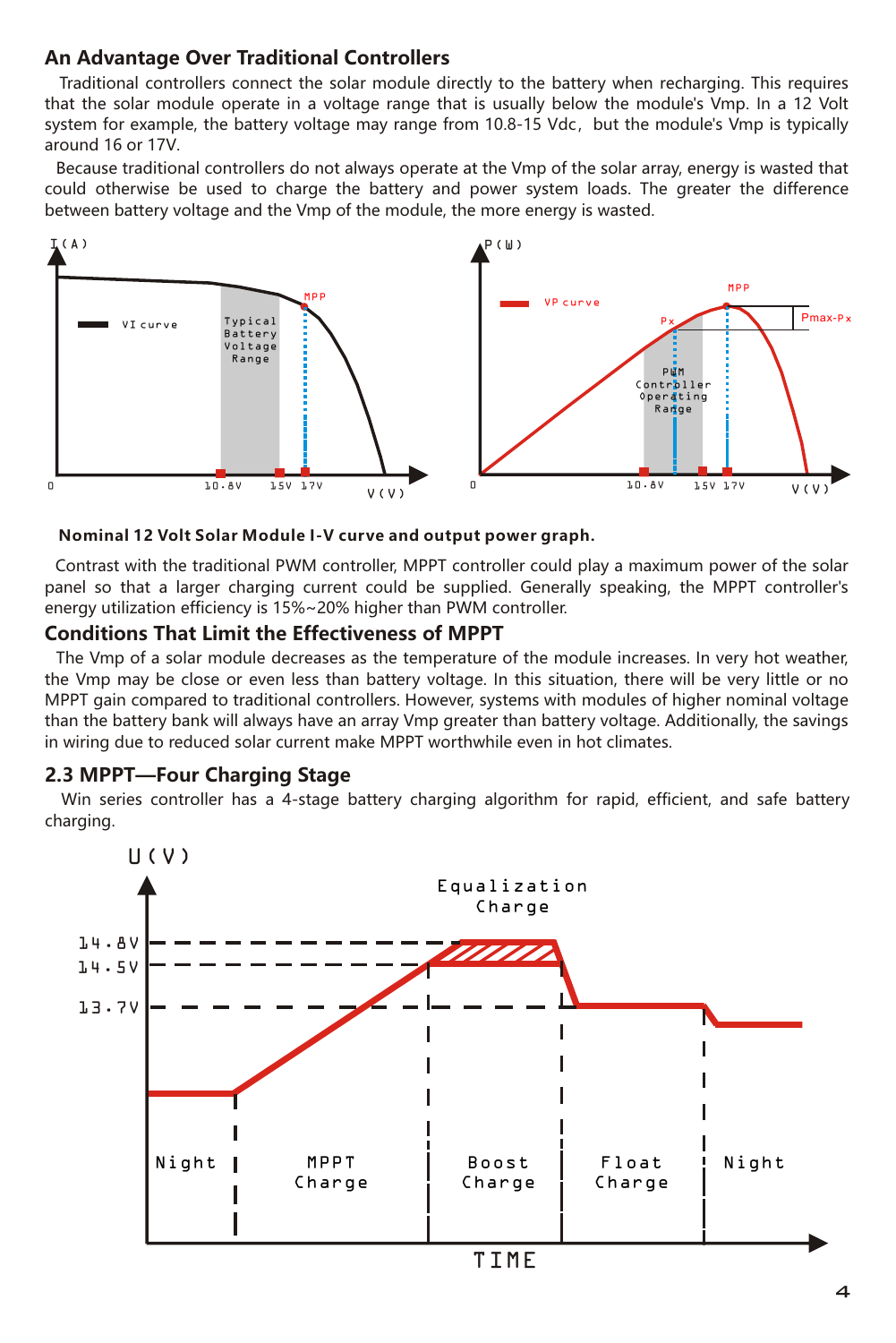## **MPPT Charge**

In this stage, the battery voltage has not yet reached boost voltage and 100% of available solar power is used to recharge the battery.

#### **Boost Charge**

When the battery has recharged to the Boost voltage setpoint, constant-voltage regulation is used to prevent heating and excessive battery gassing. The Boost stage remains 120 minutes and then goes to Float Charge. Every time when the controller is powered on, if it detects neither over discharged nor overvoltage, the charging will enter into boost charging stage.

#### **Float Charge**

After the Boost voltage stage, the controller will reduce the battery voltage to Float voltage setpoint. When the battery is fully recharged, there will be no more chemical reactions and all the charge current transmits into heat and gas at this time. Then the controller reduces the voltage to the floating stage, charging with a smaller voltage and current. It will reduce the temperature of battery and prevent the gassing, also charging the battery slightly at the same time. The purpose of Float stage is to offset the power consumption caused by self consumption and small loads in the whole system, while maintaining full battery storage capacity.

In Float stage, loads can continue to draw power from the battery. In the event that the system load(s) exceed the solar charge current, the controller will no longer be able to maintain the battery at the Float setpoint. Should the battery voltage remains below the boost reconnect charging voltage, the controller will exit Float stage and return to Bulk charging.

#### **Equalization Charge**

Certain types of batteries benefit from periodic equalizing charge, which can stir the electrolyte, balance battery voltage and complete chemical reaction. Equalizing charge increases the battery voltage, higher than the standard complement voltage, which gasifies the battery electrolyte. If it detects that the battery is being over discharged, the solar controller will automatically turn the battery to equalization charging stage, and the equalization charging will be 120mins. Equalizing charge and boost charge are not carried out constantly in a full charge process to avoid too much gas precipitation or overheating of battery.



#### **WARNING: Risk of explosion!**

Equalizing flooded battery can produce explosive gases, so well ventilation of battery box is necessary.

# 3,Dimensions





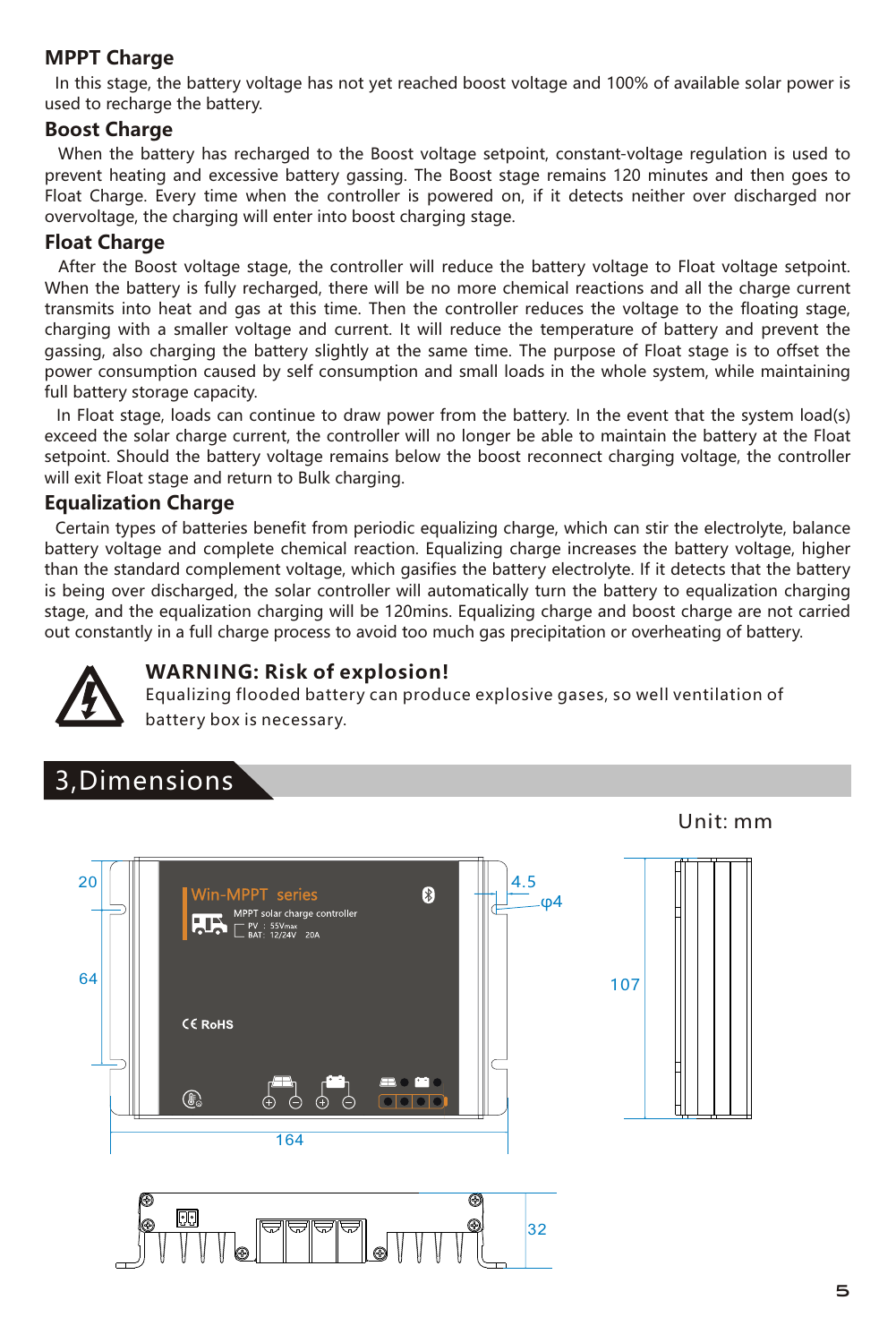# 4,Structure & Accessory



①Aluminum case —dissipate controller heat, Internal protection. ②Temperature Sensor Port —Collect temperature information. Temperature compensation. ③Solar module terminals —Connected solar modules. ④Battery Terminals —Connect the battery. ⑤LED Display —Display the status of the controller.

#### **Remote Temperature Sensor(Accessory)**

 The controller is shipped with a temperature sensor of length 80mm. If you need longer remote temperature sensor, you need to purchase separately.

 The remote temperature sensor can measure the temperature at the battery and use this data for very accurate temperature compensation. The standard length of the cable is 3m (length can be customized). The temperature sensor connected via interface ②.

**1. The connection polarity is irrelevant.**



**2. If the external temperature sensor is not connected or damaged, the internal temperature** 

**will be used for temperature compensation during charging.** 

**3. If the controller and battery are not located in the same room then an external temperature sensor for measuring the battery temperature must be installed.**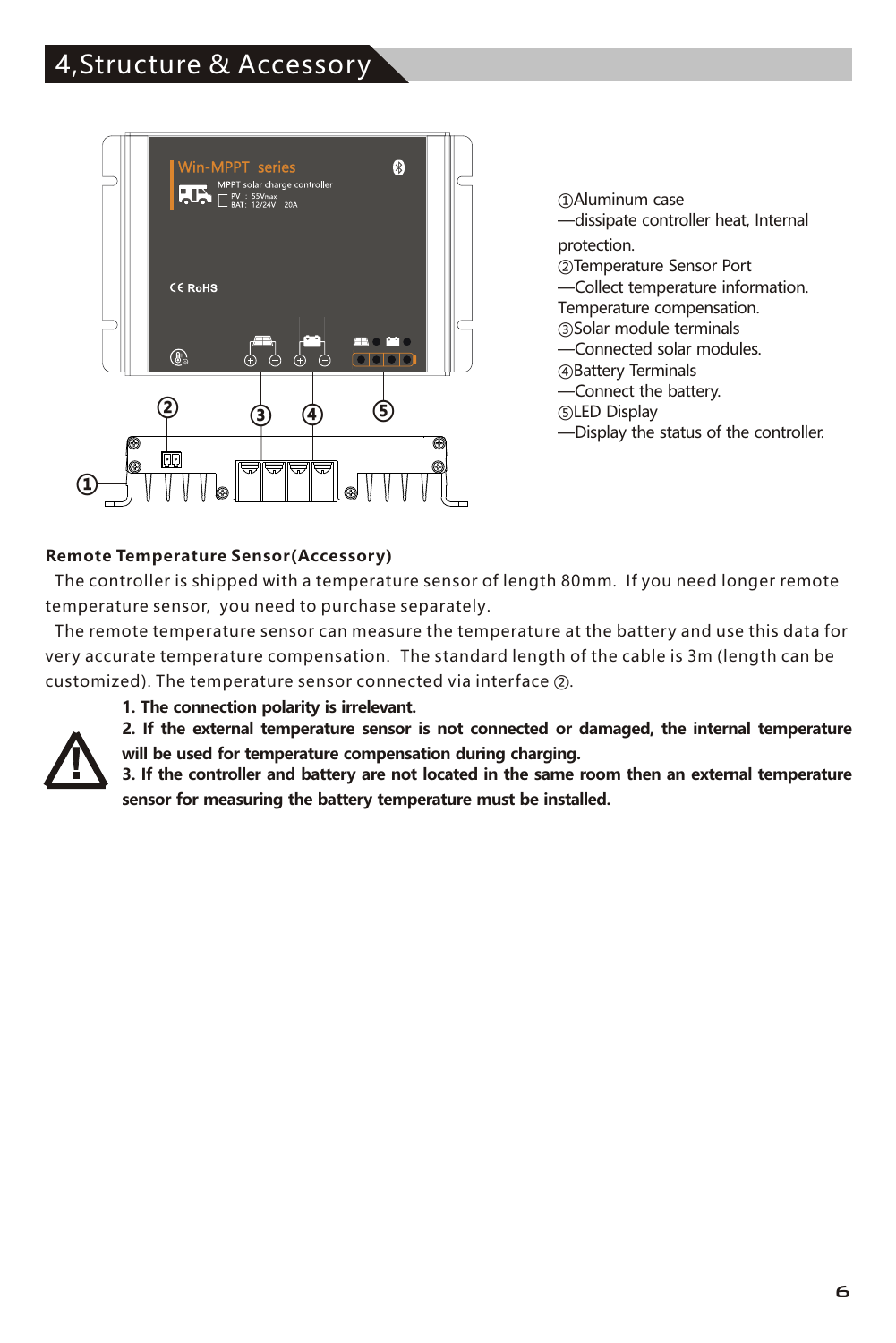# 5,Installation



#### **Please read all instructions and precautions in the manual before installing.**

#### **5.1 Installation Notes**

 ⑴The solar charge controller may only be used in PV systems in accordance with this user manual and the specifications of other modules manufacturers. No energy source other than a solar generator may be connected to the solar charge controller.

 ⑵Before wiring installation and adjustment of controller, Always disconnect the solar modules and insurance or circuit breaker of battery terminal.

⑶Only to comply with the range of the battery charge controller.

 ⑷Batteries store a large amount of energy, never short circuit a battery under all circumstances. We strongly recommend connecting a fuse directly to the battery to avoid any short circuit at the battery wiring.

(5)Batteries can produce flammable gases. Avoid making sparks, using fire or any naked flame. Make sure that the battery room is ventilated.

⑹Uses insulated tools and avoid placing metal objects near the batteries.

 ⑺Be very careful when working with batteries. Wear eye protection. Have fresh water available to wash and clean any contact with battery acid.

(8) Avoid touching or short circuiting wires or terminals. Be aware that the voltages on special terminals or wires can be as much as twice the battery voltage. Use isolated tools, stand on dry ground, and keep your hands dry.

(9) Prevent water from entering the internal controller, outdoor installation should avoid direct sunlight and rain penetration.

⑽After installation check that all connections are tight line, avoid heat accumulation caused by virtual access danger.

#### **5.2 Mounting Location Requirements**

Do not subject the solar charge controller to direct sunshine or other sources of heat. Protect the solar charge controller from dirt and moisture. Mount upright on the wall on a non-flammable substrate. Maintain a minimum clearance of 15cm below and around the device to ensure unhindered air circulation. Mount the solar charge controller as close as possible to the batteries.

 Mark the position of the solar charge controller fastening holes on the wall, drill 4 holes and insert dowels, fasten the solar charge controller to the wall with the cable openings facing downwards.

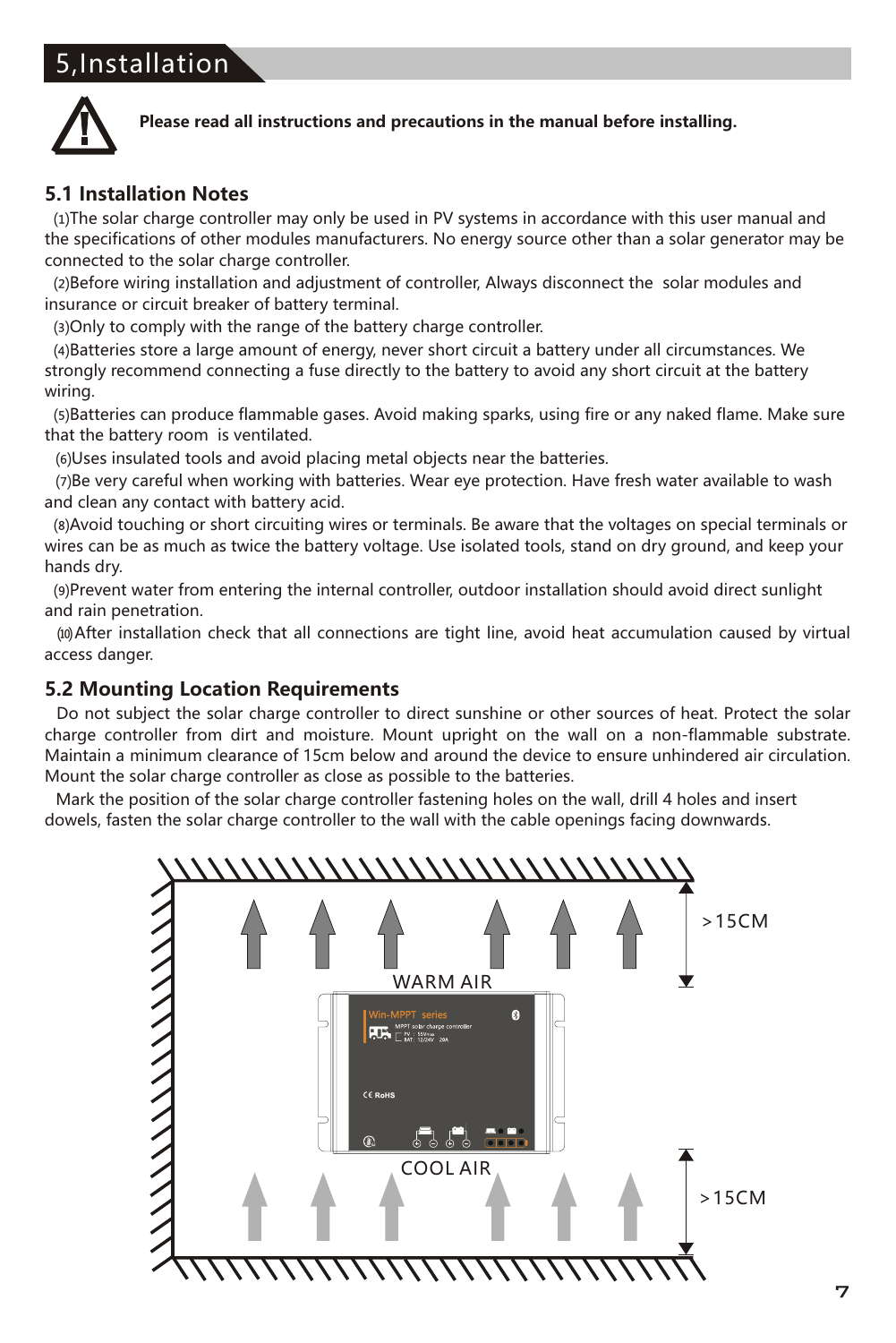# **5.3 Wiring Specifications**

 Wiring and installation methods must comply with national and local electrical specifications. The wiring specifications of the solar, battery must be selected according to rated currents, and see the following table for wiring specifications:

| The cable total length<br>One-way distance (M) | $\leq$ 3 | $3 - 6$ | $6-9$ | $9 - 12$ |
|------------------------------------------------|----------|---------|-------|----------|
| The cable size $(mm^2/AWG)$                    | 5/10     | 6/9     | 10/8  | 16/5     |

!**The wire size is only for reference. If there is a long distance between the PV array and the controller or between the controller and the battery, larger wires can be used to reduce the voltage drop and improve performance.**

## **5.4 Connection**

 We strongly recommend connecting a fuse directly to the battery to protect any short circuit at the battery wiring. Solar PV modules create current whenever light strikes them. The current created varies with the light intensity, but even in the case of low levels of light, full voltage is given by the modules. So, protect the solar modules from incident light during installation. Never touch uninsulated cable ends, use only insulated tools, and make sure that the wire diameter is in accordance with the expected currents of solar charge controller. Connections must always be made in the sequence described below.





**WARNING: Risk of electric shock! Exercise caution when handing solar wiring. The solar PV array can produce open-circuit voltages in excess of 100V when in sunlight. Pay more attention to it.**



**WARNING: Risk of explosion! Once the battery's positive and negative terminals or leads that connect to the two terminals get short-circuited, a fire or explosion will occur. Always be careful in operation.**

#### **1st step: Connect the battery**

 Connect the battery connection cable with the correct polarity to the middle pair of terminals on the solar charge controller (with the battery symbol). If the system is 12V, please make sure that the battery voltage is within 5V~15.5V, else if the system is 24V, the battery voltage should between 20V~31V.

#### **2nd step: Connect the solar module**

 Ensure that the solar module is protected from incident light. Ensure that the solar module does not exceed the maximum permissible input current. Connect the solar module connection cable to the correct polarity of the left pair of terminals on the solar charge controller (with the solar module symbol).

#### **3th step: Final work**

 Tighten all cables connected to the controller and remove all the debris around the controller (leaving a space of approx. 15 cm).

## **5.5 Grounding**

 Be aware that the negative terminals of controller are connected together and therefore have the same electrical potential. If any grounding is required, always do this on the negative wires.



**For common-negative system, such as motorhome, it is recommended to use a commonnegative controller, but if in the common-negative system, some common-positive equipment are used, and the positive electrode is grounded, the controller may be damaged.** 8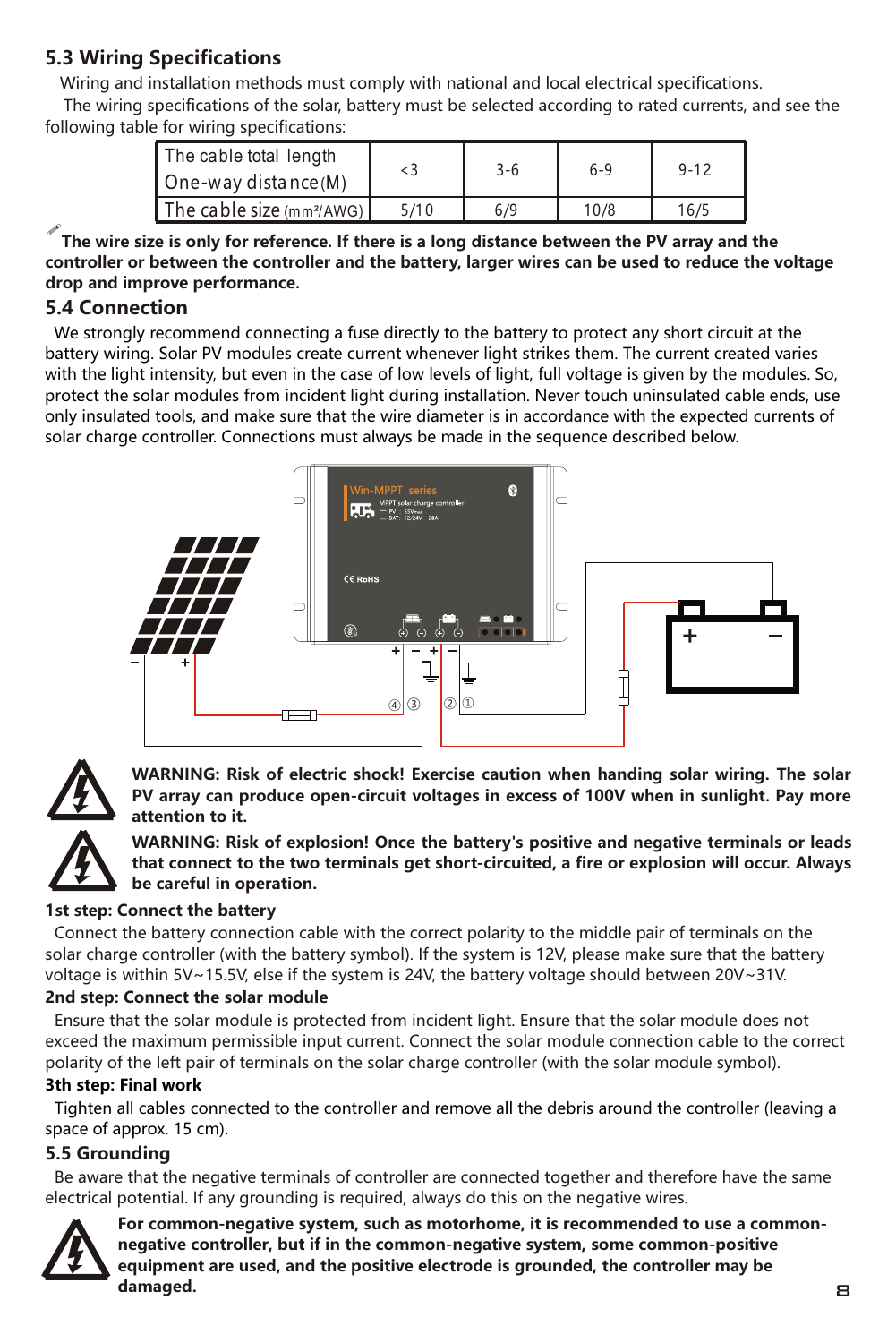# **6.Bluetooth**

## **6.1 Bluetooth Communication**

Bluetooth communication has the following characteristics:

- 1.Support Android mobile phone APP.
- 2.Realize wireless monitoring function of solar controller.
- 3.Use high performance, ultra-low power consumption Bluetooth dedicated chip.
- 4.Adopt Bluetooth 4.2 and BLE technology.

5.communication distance up to 10m.

## **Refer to Bluetooth APP instructions for detailed operation of mobile APP.**

# **6.2 Battery Type**

The controller applies to Liquid, Gel, AGM and Lithium battery, the factory default setting is suitable for Gel battery.

## **6.2.1 Liquid, GEL, AGM**

When choosing Liquid, GEL or AGM for battery type, the parameters of boost, equalization and float charging voltage can be set by mobile phone APP. The range of parameters is as follows. The following voltage parameters are 25℃/12V system parameters, 24V system automatically multiplied by 2.

| Charging stage           | Boost          | Equalization   | Float          |
|--------------------------|----------------|----------------|----------------|
| Charging voltage range   | $14.0 - 14.8V$ | $14.0 - 15.0V$ | $13.0 - 14.5V$ |
| Default charging voltage | 14.5V          | 14.8V          | 13.7V          |

Low voltage disconnect and low voltage reconnect can also be set by Bluetooth app of mobile phone. Low voltage disconnect(LVD) setting range: 10.8-11.8V/21.6-23.6V(default: 11.2/22.4V)

Low voltage reconnect(LVR) setting range: 11.4~12.8V/22.8~25.6V(default: 12.0/24.0V)

## **6.2.2 Lithium**

## **① Parameters setting**

When choosing lithium battery type, the charge target voltage, charge recovery voltage, low voltage disconnect and low voltage reconnect of lithium battery can be set by mobile phone APP, the setting range is as follow.

Charge target voltage(CVT) setting range: 10.0-32.0V (default: 14.4V)

Charge recovery voltage(CVR) setting range: 9.2-31.8V (default**:** 14.0V)

Low voltage disconnect(LVD) setting range: 9.0-30.0V (default: 10.6V)

Low voltage reconnect(LVR) setting range: 9.6-31.0V (default: 12.0V)

# **② 0℃ Charging**

 "0℃ Charging" function is only applicable for lithium battery, it can be set to "Yes", "Slow" or "No". When the controller detects that the ambient temperature is higher than 0℃, the charging function is normal. when the ambient temperature is low than 0℃, if the "0℃ Charging" is set to "Yes", the charging function is normal, else if the "0℃ Charging" is set to "slow", the max charging current is 20% of the rated current, else if the "0℃ Charging" is set to "No", the controller does not charge the battery.

The user can select the appropriate charging method.



**The low voltage reconnect(LVR) should be higher than the low voltage disconnect (LVD) at least 0.6/1.2V, if you want to improve LVD, you should first improve LVR.**



**(Charge recovery voltage+1.5V)≥Lithium ≥( Charge target voltage Charge recovery +0.2V) voltage**

**Mobile App does not support parameters beyond this range.**



**Warning: The required accuracy of BMS shall be at least 0.2V. If the deviation is higher than 0.2V, the manufacturer will assume no liability for any system malfunction caused by this.**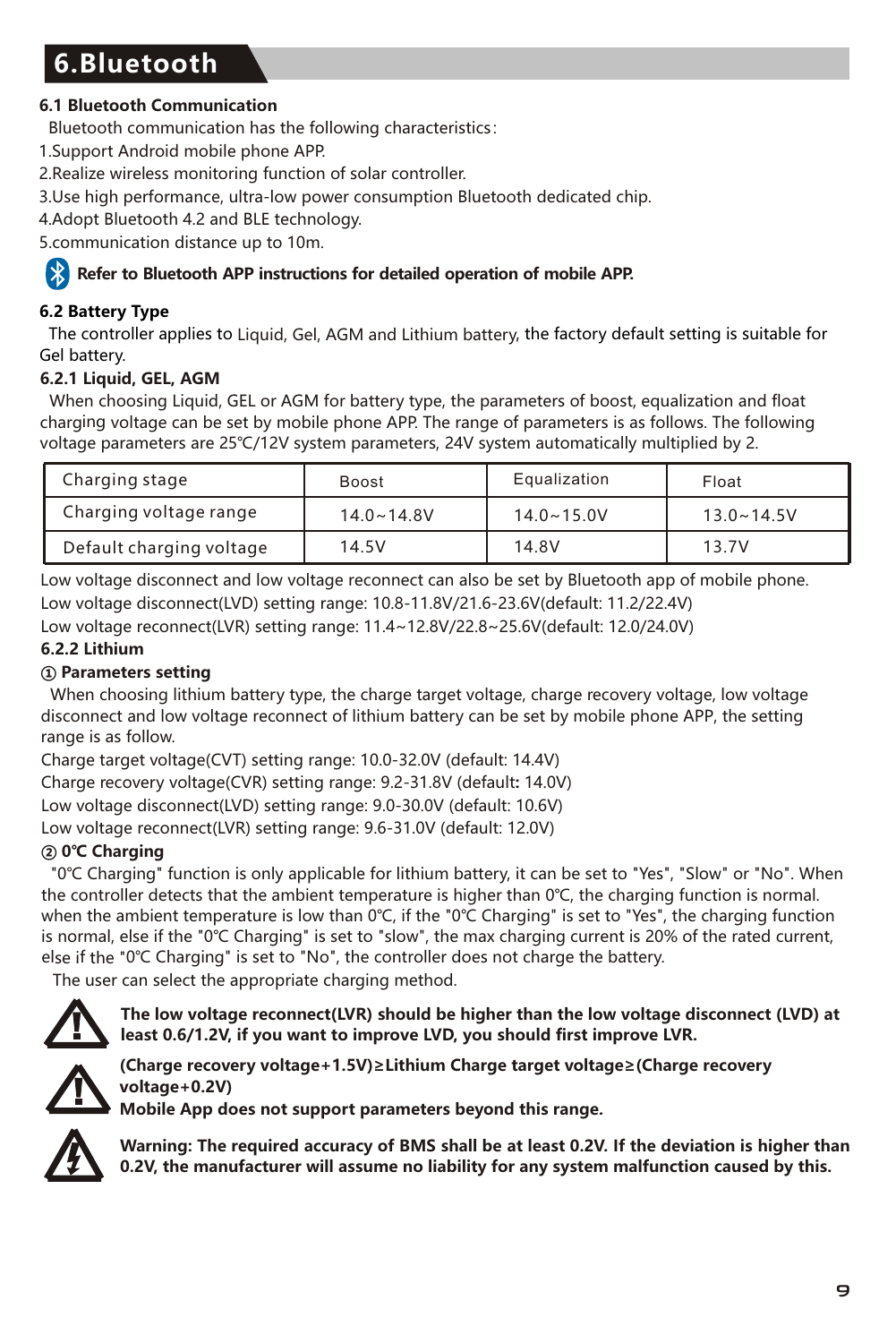# **7, LED indications, Protections and Maintenance**

# **7.1 LED Display**



Soc1 Soc2 Soc3 Soc4

| LED                                                              | Status                       | Function                                               |  |
|------------------------------------------------------------------|------------------------------|--------------------------------------------------------|--|
| Solar IFD<br>(Red)                                               | On                           | Solar panel is correctly connected,<br>but not charged |  |
|                                                                  | Fast Flash(0.1s/0.1s)        | MPPT charging                                          |  |
|                                                                  | Flash(0.5s/0.5s)             | Equal or Boost charging                                |  |
|                                                                  | Slow Flash(0.5s/2s)          | Float charging                                         |  |
|                                                                  | Off                          | Night                                                  |  |
| <b>Battery LED</b><br>(Blue)                                     | On                           | Battery is normal                                      |  |
|                                                                  | Flash(0.2s/0.2s)             | Over temperature                                       |  |
| <b>Battery Capacity</b><br>LED<br>(Red, Orange,<br>Green, Green) | Soc1 Flash(0.2s/0.2s, Red)   | Low voltage protection                                 |  |
|                                                                  | Soc4 Flash(0.2s/0.2s, Green) | Over voltage protection                                |  |
|                                                                  | Soc1 On                      | Battery capacity < 20%                                 |  |
|                                                                  | $Soc2$ On                    | 20% < Battery capacity < 50%                           |  |
|                                                                  | $Soc3$ On                    | $50\% < B$ attery capacity < 90%                       |  |
|                                                                  | Soc4 On                      | Battery capacity > 90%                                 |  |

# **7.2 Faults & Alarms**

| Fault                                         | Reason                                     | Troubleshooting                                                                                                                   |
|-----------------------------------------------|--------------------------------------------|-----------------------------------------------------------------------------------------------------------------------------------|
| High voltage at<br>battery terminal           | Battery voltage is too high                | Check if other sources overcharge the battery.<br>If not, controller is damaged.                                                  |
| Can't recognize<br>bluetooth                  | Communication failure                      | Reconnect after disconnecting the battery<br>for about 1 minute and reconnect the<br>Bluetooth device.                            |
| Can't recognize<br>system voltage             | Battery voltage is abnormal<br>at start-up | Charge or discharge the battery so that the<br>battery voltage is within the normal<br>operating range $(5-15.5V)$ or $20-31V$ ). |
| Battery can't<br>be charged<br>during daytime | PV panel fault or reverse<br>connection    | Check panels and connection wires.                                                                                                |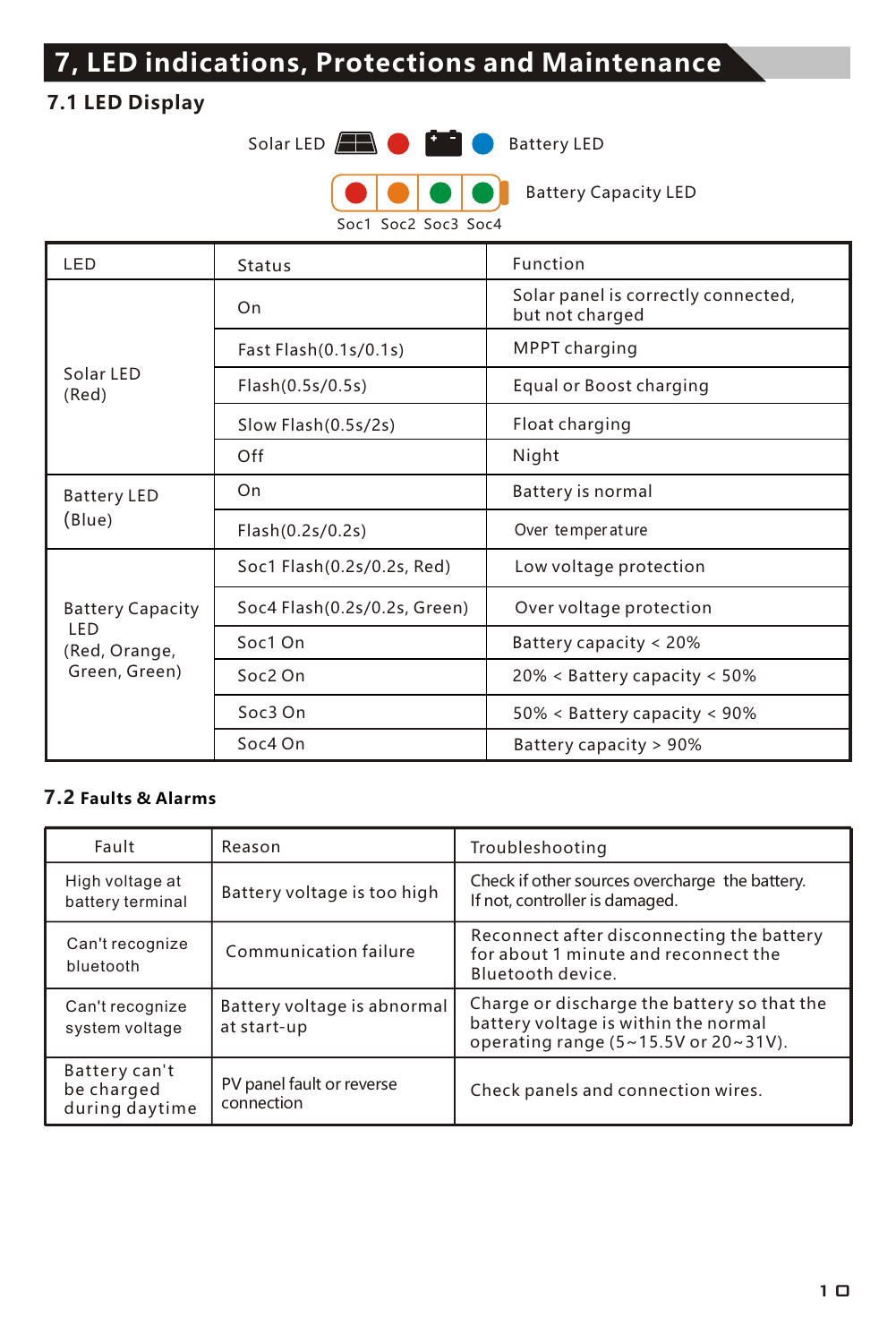# **7.3 Protection**

| Protection                           | Description                                                                                                                                                                                                                                                                                                                                                                                                                                       |
|--------------------------------------|---------------------------------------------------------------------------------------------------------------------------------------------------------------------------------------------------------------------------------------------------------------------------------------------------------------------------------------------------------------------------------------------------------------------------------------------------|
| <b>PV Over Current</b>               | The controller will limit charging power in rated charge power.<br>An over-sized PV array will not operate at maximum power point.                                                                                                                                                                                                                                                                                                                |
| PV Short Circuit                     | When PV short circuit occurs, the controller will stop charging.<br>Remove it to start normal operation.                                                                                                                                                                                                                                                                                                                                          |
| PV Reverse Polarity                  | Fully protection against PV reverse polarity, no damage to the<br>controller. Correct the connection to start normal operation.                                                                                                                                                                                                                                                                                                                   |
| <b>Battery Reverse Polarity</b>      | Fully protection against battery reverse polarity, no damage to the<br>controller. Correct the connection to start normal operation.                                                                                                                                                                                                                                                                                                              |
| Battery Over voltage                 | If there are other energy sources to charge the battery, when the<br>battery voltage exceeds 15.8 / 31.3V, the controller will stop charging<br>to protect the battery from overcharging damage.                                                                                                                                                                                                                                                  |
| Battery Over discharge               | When battery voltage drops to the setting voltage point of low voltage<br>disconnect, the low voltage protection indicator of the controller will<br>flash.                                                                                                                                                                                                                                                                                       |
| Over Temperature<br>Protection       | The controller detects the internal temperature through internal sensor,<br>when the temperature exceeds the setting value, the charging current<br>will lower down followed by the decrease of temperature, so as to<br>control the controller's temperature rise, when the internal<br>temperature exceeds the setting over temperature protection<br>threshold, the controller stops working and restores after the<br>temperature is lowered. |
| Damaged Remote<br>Temperature Sensor | If the temperature sensor is short-circuited or damaged, the controller<br>will use the internal temperature for charging temperature<br>compensation.                                                                                                                                                                                                                                                                                            |

## **7.4 Maintenance**

 The following inspections and maintenance tasks are recommended at least two times per year for best performance.

- Make sure no block on air-flow around the controller. Clear up any dirt and fragments on radiator.
- Check all the naked wires to make sure insulation is not damaged. Repair or replace some wires if necessary.
- Tighten all the terminals. Inspect for loose, broken, or burnt wire connections.
- Pay attention to any troubleshooting or error indication .Take corrective action if necessary.
- $\blacksquare$  Confirm that all the system components are ground connected tightly and correctly.
- Confirm that all the terminals have no corrosion, insulation damaged, high temperature or burnt/discolored sign, tighten terminal screws to the suggested torque.
- Check for dirt, nesting insects and corrosion. If so, clear up in time.



**WARNING: Risk of electric shock!** 

**Make sure that all the power is turned off before above operations,** 

**and then follow the corresponding inspections and operations.**